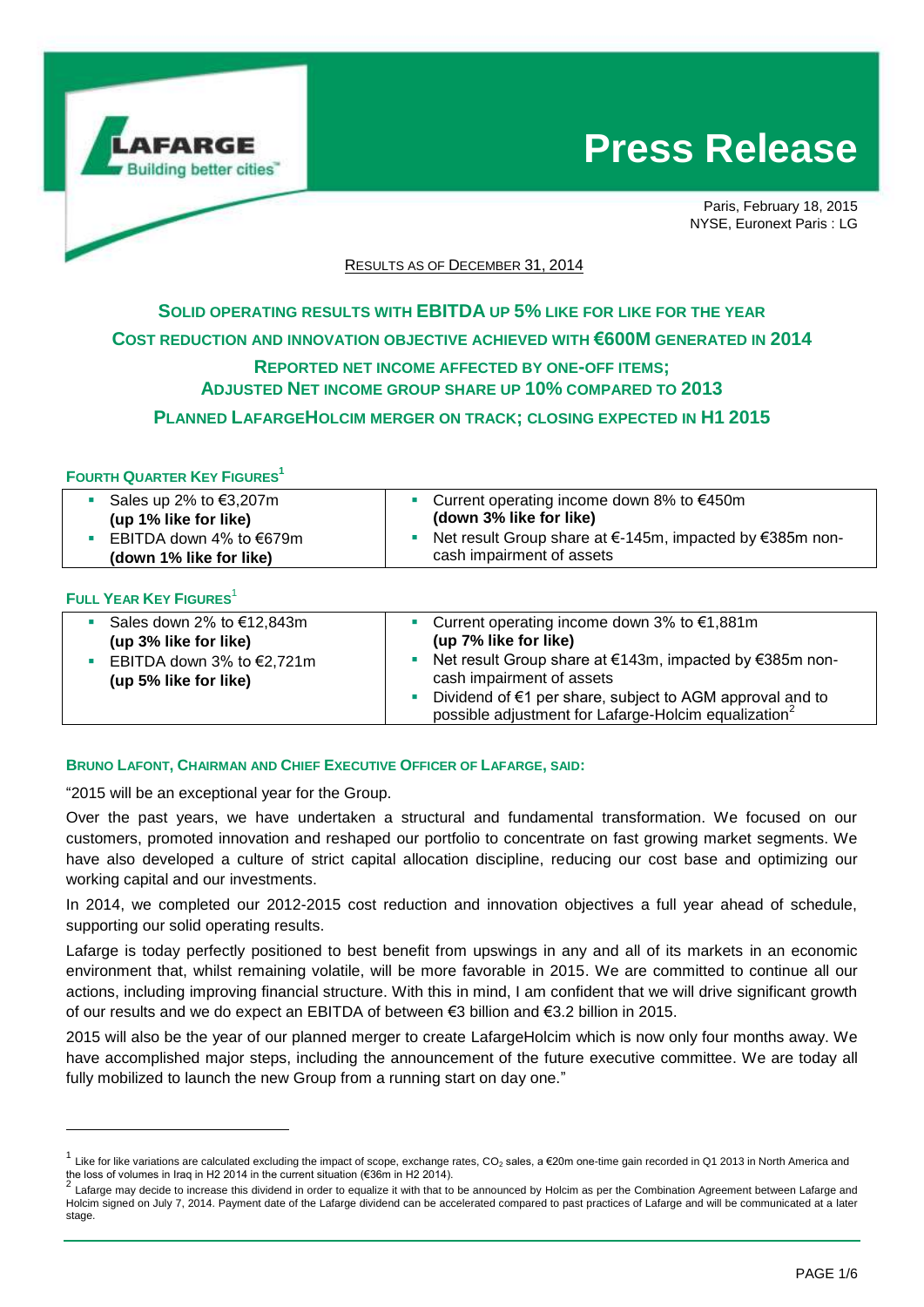

#### **GROUP HIGHLIGHTS**

- Like for like, cement volumes are up 4% for the year thanks to continued growth in most emerging markets and the United States, the benefit from our innovation actions and the startup of our new plants in India and in Russia.
- The Group delivered its 2014 cost cutting and innovation target, generating  $\epsilon$ 600<sup>1</sup> million in the year (€370 million from cost cutting and €230 million from innovation). Cement prices were stable in the quarter and up 1.6% year on year.
- EBITDA and current operating income rose respectively 5% and 7% like for like for the year. Group EBITDA margin improved 40 bps like for like over the period driven by solid performance in most of our regions and despite strong inflation in Latin America and Asia. Exchange rates had a negative impact on EBITDA for the full year (€-92 million) although the negative impact experienced in the first nine months of 2014 was partially offset by a 2% positive impact in  $Q4$  ( $\epsilon$ 19 million).
- Reported Net income Group share is affected by one-off items, including €385 million non-cash impairment of assets and gains and losses on divestments. 2014 Net income Group share adjusted for one-off items is up 10% compared to 2013, supported by EBITDA organic growth, lower restructuring and financial charges and the steady improvement of joint ventures' net profit.
- Net debt was further reduced, at €9.3 billion as of December 31, 2014. €0.2 billion of additional cash proceeds from divestments secured in 2014 are expected to be received in 2015 and will contribute to further reduce net debt.
- Following the clearance provided by the European Commission in December 2014, Lafarge and Holcim have taken further major steps towards the completion of the merger project with the announced divestment of assets in February 2015 for a total enterprise value of €6.5 billion. On December 23, 2014, Lafarge and Holcim announced that they had selected the future Executive Committee to lead the combined company after closing.

#### **OUTLOOK**

l

Overall the Group sees cement demand increasing for the full year 2015 between 2 to 5 percent versus 2014 in its markets, predominantly driven by growth in emerging markets.

Cost inflation in 2015 should continue, at a slower pace than in 2014 given recent evolution of fuel oil prices. This should result in higher prices overall. The Group should also benefit from more favorable exchange rates.

The Group confirms its target to generate at least €1.1 billion of additional EBITDA from its cost reduction and innovation measures in 2015-2016. This represents a minimum objective of €550 million per annum.

In this context, the Group should drive significant growth of its results and expect an EBITDA of between €3 billion and €3.2 billion in 2015.

Capital expenditures in 2015 will be limited at €1.1 billion.

Net debt should be reduced to between €8.5 billion and €9 billion at year-end.

<sup>&</sup>lt;sup>1</sup> Total EBITDA figure before application of IFRS 11 on joint-ventures. After application of IFRS 11, these measures generated €505 million at EBITDA level (€310 million from cost cutting and €195 million from innovation).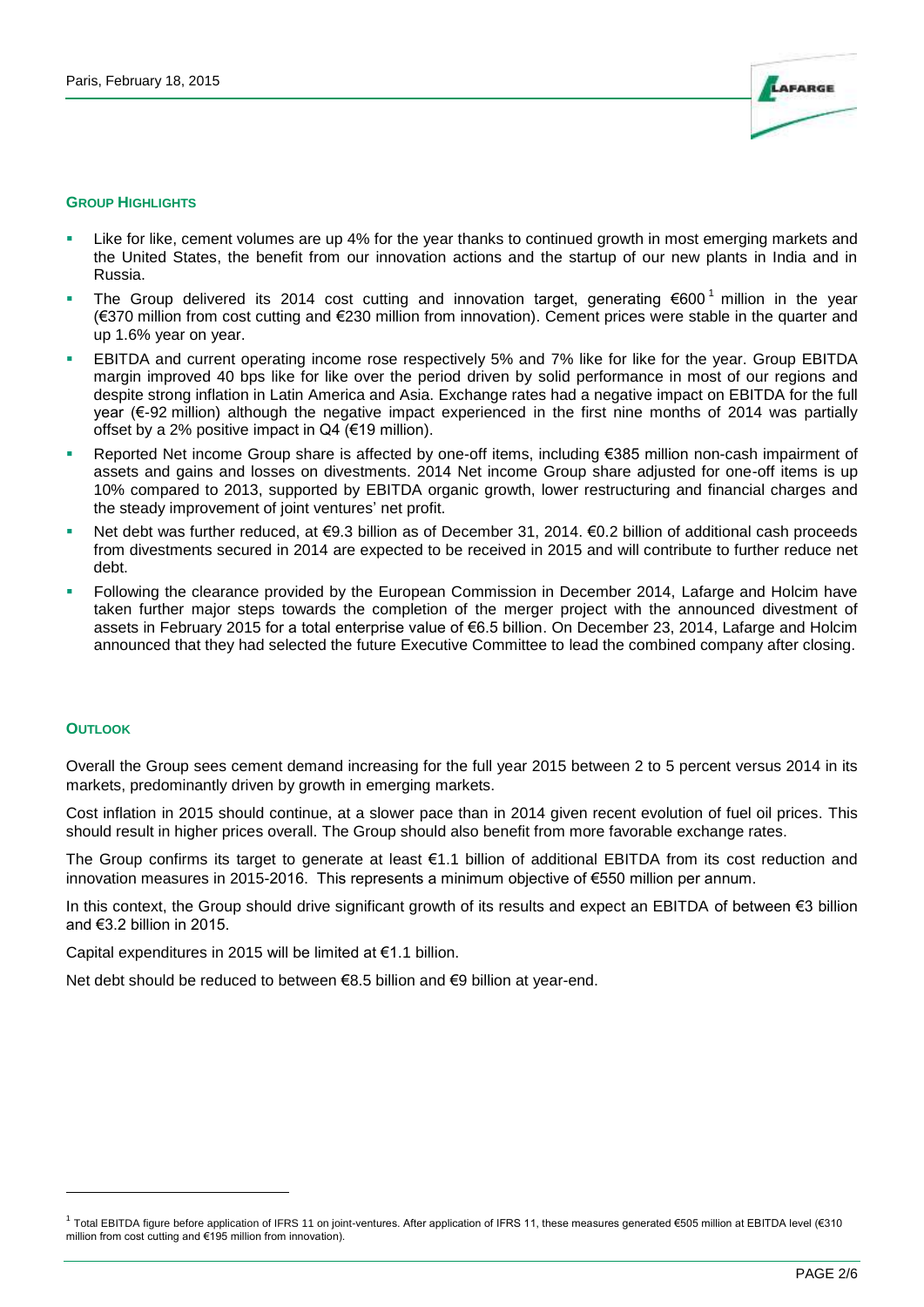

#### **CONSOLIDATED ACCOUNTS AS AT DECEMBER 31, 2014**

The Board of Directors of Lafarge, chaired by Bruno Lafont, met on February 17, 2015 and approved the accounts for the period ended December 31, 2014. The statutory auditors have completed their audit of the consolidated financial statements. Their report is in the process of being issued.

|                                                | <b>Fourth Quarter</b> |       |              |                                 | <b>Full Year</b> |        |                  |                                 |
|------------------------------------------------|-----------------------|-------|--------------|---------------------------------|------------------|--------|------------------|---------------------------------|
|                                                |                       |       |              | <b>Variation</b>                |                  |        | <b>Variation</b> |                                 |
|                                                | 2014                  | 2013  | <b>Gross</b> | Like for<br>like <sup>(2)</sup> | 2014             | 2013   | <b>Gross</b>     | Like for<br>like <sup>(2)</sup> |
| <b>Volumes</b>                                 |                       |       |              |                                 |                  |        |                  |                                 |
| Cement (million tons)                          | 28.4                  | 28.7  | $-1%$        | 1%                              | 116.4            | 114.4  | 2%               | 4%                              |
| Pure Aggregates (million tons)                 | 41.1                  | 41.8  | $-2%$        | $-1%$                           | 161.4            | 165.0  | $-2%$            | $-1%$                           |
| Ready-Mix Concrete (million m <sup>3</sup> )   | 6.5                   | 6.5   | $-1%$        | $-3%$                           | 26.4             | 26.7   | $-1%$            | $-2%$                           |
| Results (million euros)                        |                       |       |              |                                 |                  |        |                  |                                 |
| <b>Sales</b>                                   | 3,207                 | 3,157 | 2%           | 1%                              | 12,843           | 13,091 | $-2%$            | 3%                              |
| EBITDA <sup>(1)</sup>                          | 679                   | 707   | $-4%$        | $-1%$                           | 2,721            | 2,794  | $-3%$            | 5%                              |
| EBITDA margin (%)                              | 21.2%                 | 22.4% | $-120bps$    | $-30$ bps                       | 21.2%            | 21.3%  | $-10bps$         | 40bps                           |
| <b>Current Operating Income</b>                | 450                   | 488   | $-8%$        | $-3%$                           | 1,881            | 1,937  | $-3%$            | 7%                              |
| Reported Net income Group share                | (145)                 | 213   | nm           |                                 | 143              | 601    | nm               |                                 |
| Adjusted Net income Group share <sup>(3)</sup> | 68                    | 96    | $-29%$       |                                 | 423              | 384    | 10%              |                                 |
| Adjusted Earnings per share $(\epsilon)^{(4)}$ | 0.24                  | 0.33  | $-27%$       |                                 | 1.47             | 1.34   | 10%              |                                 |
| Free cash flow $(1)$                           | 392                   | 418   | $-6%$        |                                 | 592              | 754    | $-21%$           |                                 |
| Net debt                                       |                       |       |              |                                 | 9.310            | 9,846  | $-5%$            |                                 |

## **EBITDA(**1) **RESULTS BY REGION**

| $(\epsilon m)$                    | <b>Fourth Quarter</b> |      |           | <b>Full Year</b>       |       |       |                  |                        |
|-----------------------------------|-----------------------|------|-----------|------------------------|-------|-------|------------------|------------------------|
|                                   | 2014                  | 2013 | Variation |                        |       |       | <b>Variation</b> |                        |
|                                   |                       |      | Gross     | Like for<br>like $(2)$ | 2014  | 2013  | <b>Gross</b>     | Like for<br>like $(2)$ |
| North America                     | 179                   | 140  | 28%       | 32%                    | 578   | 552   | 5%               | 19%                    |
| Western Europe                    | 51                    | 69   | $-26%$    | $-16%$                 | 291   | 264   | 10%              | 4%                     |
| <b>Central and Eastern Europe</b> | 50                    | 50   | ٠         | $-5%$                  | 226   | 201   | 12%              | 15%                    |
| Middle East and Africa            | 255                   | 267  | $-4%$     | $-2%$                  | 1,043 | 1,032 | $1\%$            | 8%                     |
| Latin America                     | 29                    | 55   | $-47%$    | $-30%$                 | 150   | 240   | $-37%$           | $-10%$                 |
| Asia                              | 115                   | 126  | $-9%$     | $-15%$                 | 433   | 505   | $-14%$           | $-11%$                 |
| <b>TOTAL</b>                      | 679                   | 707  | $-4%$     | $-1%$                  | 2.721 | 2.794 | $-3%$            | 5%                     |

*(1) EBITDA is defined as the current operating income before depreciation and amortization of tangible and intangible assets and free cash flow is the net cash generated or used in continuing operating activities less sustaining capital expenditures. They are both non-GAAP financial measures.*

*(2) Calculation of the like-for-like variations: at constant scope and exchange rates, and excluding CO<sup>2</sup> sales, a €20m one-time gain recorded in Q1 2013 in North America and the loss of volumes in Iraq in H2 2014 in the current situation.*

- *Western Europe: €29m of carbon credit sales in 2014 versus €11m in 2013*
- *Central and Eastern Europe: €8m of carbon credit sales in 2014 versus €3m in 2013*
- *Middle East and Africa: €-36m effect of the loss of volumes in Iraq in H2 2014*

*(3) Adjusted for non-recurring items, net of tax: project of merger-related costs, gains and losses on divestments (including the gain on the sale of*  our Gypsum operations in the United States, presented in the 2013 net income from discontinued operations), non-cash impairments and one*time effects on the deferred tax positions to reflect the newly applicable tax rates in some countries.*

*(4) Basic average number of shares outstanding of 287.5 million and 287.3 million for fourth quarter 2014 and 2013, and 287.4 million and 287.3 million for the year 2014 and 2013, respectively.*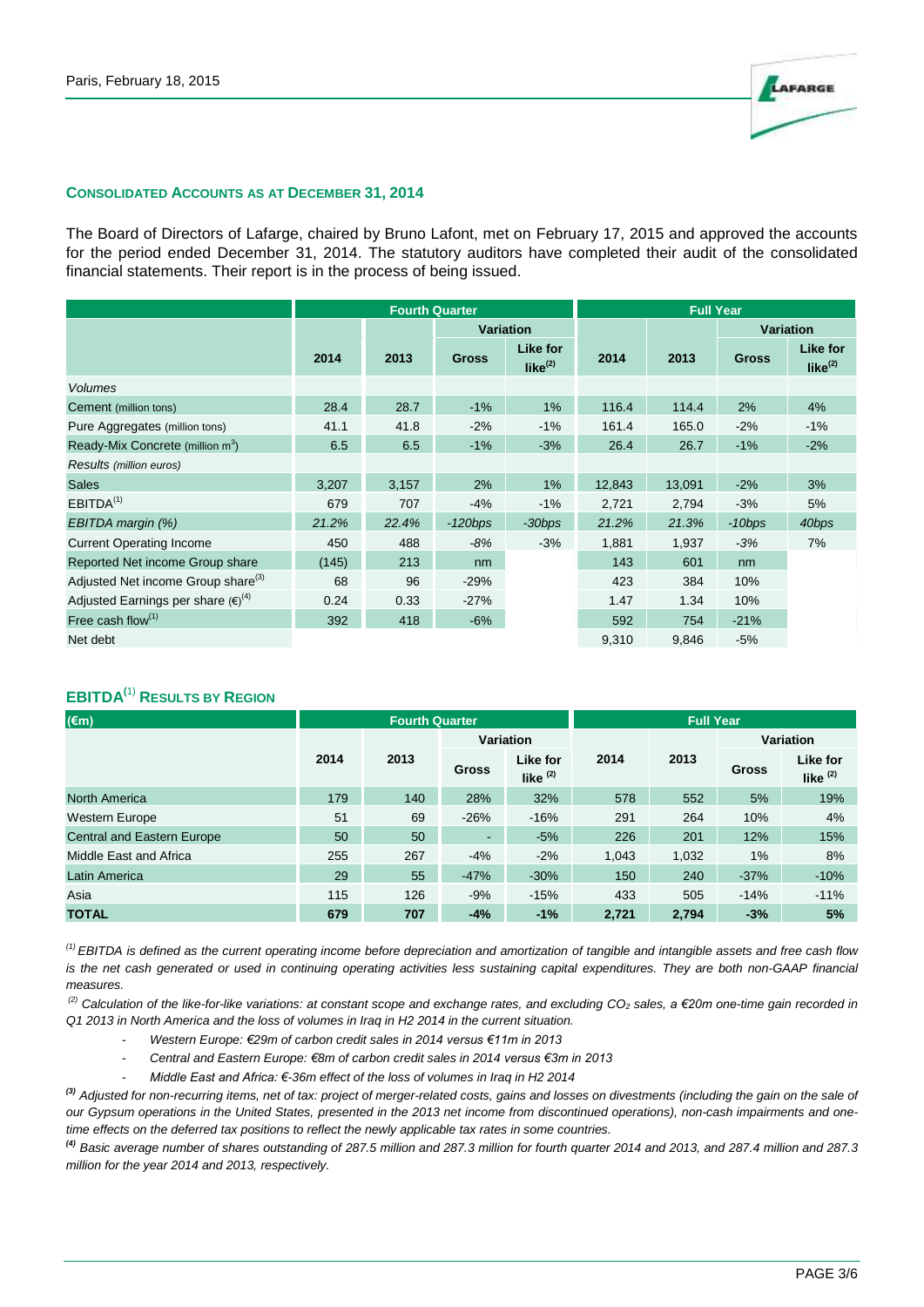

#### **SALES DEVELOPMENT AND FINANCIAL RESULTS**

At constant scope, cement volumes increased 4% for the year when excluding the impact of the limited ability to transport cement in Iraq in the second half of the year. Volume increases are supported by solid growth in the United States, higher volumes in Egypt as we progressively implemented our fuel diversification strategy, the startup of our new plants in Rajasthan (India) and in the Moscow region (Russia), as well as our innovation actions. The positive impact of these factors has been somewhat mitigated by declines in France, where the construction sector remains subdued. Our aggregates and ready-mix volumes were respectively down 1% and 2% like for like in the year. Strong aggregate volume growth in South Africa and the United States was offset by lower activity in France and Russia, as well as a decrease in Western Canada due to some large infrastructure projects which came to completion last year.

Consolidated sales were up 3% for the full year 2014 on a comparable basis, with the combination of higher volumes and increased prices across all of our product lines to address cost inflation. The negative trend of the impact of exchange rates in the first three quarters of 2014 reversed in Q4 as sales were positively impacted by 2% in the quarter ( $\epsilon$ 76 million). The full year was negatively impacted by 3% ( $\epsilon$ -412 million).

Full year EBITDA was down 3% on a gross basis with an adverse impact from exchange rates of -4% (€-92 million). It is up 5% when excluding scope, exchange rates, CO2 sales, a €20 million one-time gain recorded in 2013 in North America and the loss of volumes in Iraq in the second half. There were  $CO<sub>2</sub>$  sales of €37 million in 2014 versus €14 million in 2013. Cement prices were flat in Q4 and up 1.6% in full year 2014 compared to 2013 in response to cost inflation. On a like for like basis, EBITDA margin was up 40 basis points in the full year, thanks to the contribution of our self-help measures, and positive trends in the United States and most markets in Middle East and Africa compensating the impact of lower volumes in Europe and Brazil.

Net results from our joint ventures and associates increased from flat in full year 2013 to €69 million in full year 2014, supported by the rebound of results in the UK where synergies are ramping up and the market is recovering.

Reported net income Group share, at €143 million for the year, has been affected by one-off items, including:

- i. a €385 million non-cash impairment of assets, notably related to the current situation in Syria and to a revision of the discount rate used for Iraq impairment testing,
- ii. €292 million cash gains and losses on divestments,
- iii. merger-related costs (€126 million total pre-tax costs year-to-date; cash impact of €90 million net of tax),
- iv. €49 million one-time non-cash adverse effects on the deferred tax positions to reflect the newly applicable tax rates in some countries.

Adjusted for one-off items, net income for the year is up 10%. It reflects organic growth, the improvement of the results of our joint-ventures, notably in the UK, and the reduction of financial expenses that more than offset the adverse impact of scope and exchange rates.

#### **NET DEBT, DIVESTMENTS AND INVESTMENTS**

Investments totaled €1.0 billion for the full year 2014:

- Sustaining capital expenditures amounted to €356 million;
- Development investments and acquisitions amounted to €669 million and mainly included the finalization of our plant in Kaluga (Russia), which produced its first cement in April 2014, and investments in our projects in North America (Exshaw – Canada and Ravena – United States), as well as a range of debottlenecking projects, notably in sub-Saharan Africa.

Lafarge received €621 million in cash for divestments in the quarter, mainly reflecting the disposal of the Group's operations in Ecuador, the stake in the joint venture with Elementia in Mexico and the Korkino plant in Ural (Russia). Since the beginning of 2014, the Group secured almost €1.4 billion of divestments. With the sale of Ecuador completed in the fourth quarter, €1.15 billion of cash was received in 2014 and a remaining €0.2 billion is to be received in 2015 (divestment of operations in Pakistan). The secured divestment proceeds still to be received will further contribute to debt reduction.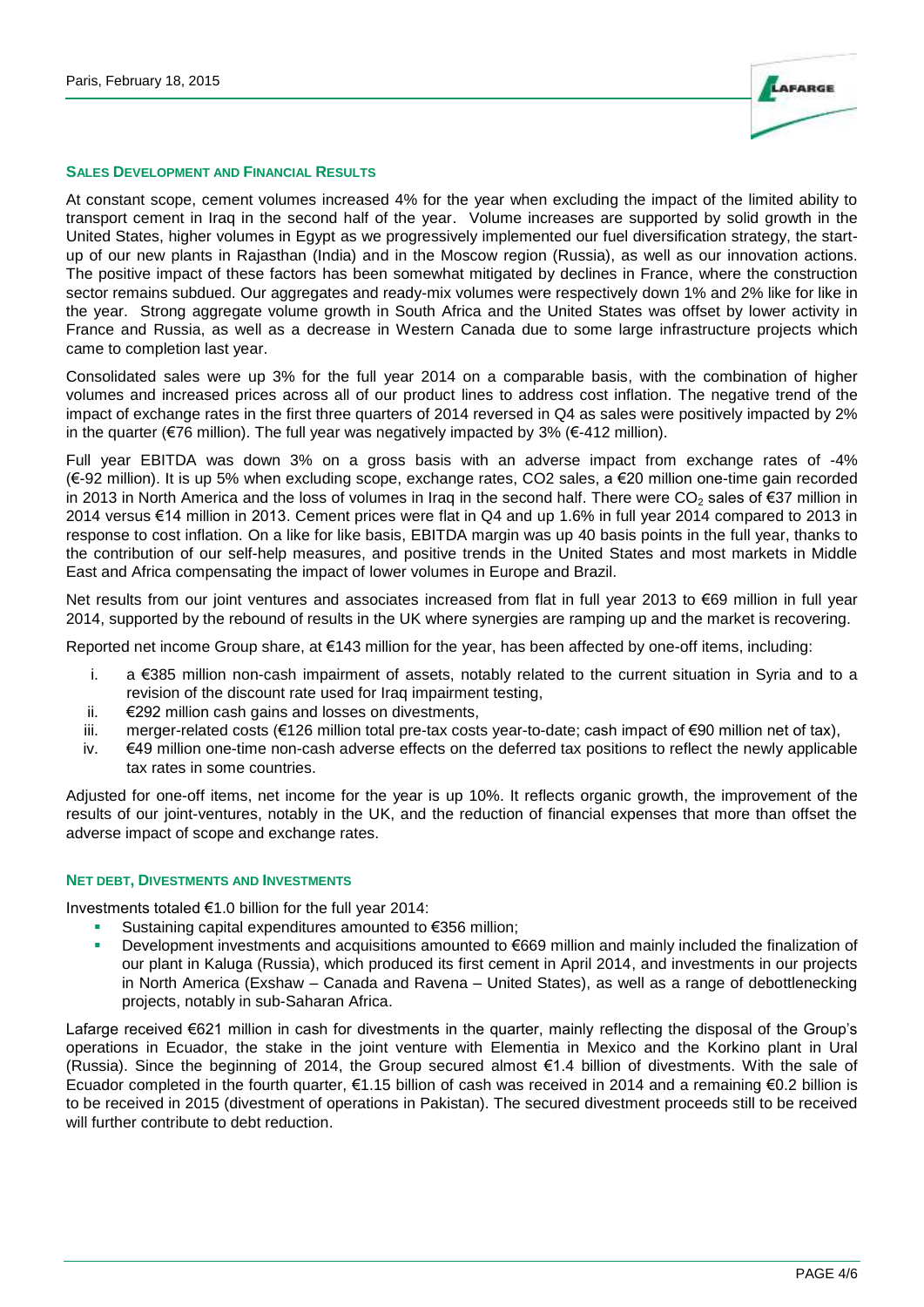

#### **MERGER OF EQUALS TO CREATE LAFARGEHOLCIM**

On April 7, 2014, Lafarge and Holcim announced their project to combine the two companies through a merger of equals, to create LafargeHolcim, the most advanced and innovative group in the building materials industry, operating in 90 countries and creating superior value for its stakeholders.

On October 28, 2014, the two groups announced that they have completed all necessary notifications with regulatory authorities worldwide and on December 15, 2014, announced that the European Commission provided clearance for the proposed merger. On December 23, 2014, Lafarge and Holcim announced that they had selected the future Executive Committee to lead the combined company after closing.

On February 2, 2015, Lafarge and Holcim announced that they entered into exclusive negotiations further to a binding commitment made by CRH regarding the sale of several assets. The two Groups will continue to consider whether additional divestments will be necessary where there might be overlaps or depending on regulatory requirements.

The closing of the planned merger is expected in the first half of 2015. Updates on the process will be provided as and when relevant. Information on the project is available on the Lafarge website: http://lafargeholcim.projetfusion.com/en.

### **IMPACT OF IFRS 11**

In compliance with the IFRS accounting standards, the Group has applied the new standard IFRS 11 from January 1st, 2014. IFRS requires restating the corresponding period of 2013 to have comparable information from one year to the other.

The main impact resulting from the application of IFRS 11 is that joint ventures held by the Group that were previously consolidated using proportionate consolidation method, are now accounted for under the equity method. It results in a reclassification from their contribution on a separate line in the profit and loss statement and the balance sheet with no impact on Net income – Group share and Equity – Group share.

You will find hereafter the Group's key figures as (i) now published in accordance with IFRS 11 and (ii) pro-forma as if we have continued to apply the previous standard.

| <b>Fourth Quarter Key Figures</b>            | As published - after application<br>of IFRS 11 |       | Pro forma - before application<br>of IFRS 11 |                 |  |
|----------------------------------------------|------------------------------------------------|-------|----------------------------------------------|-----------------|--|
|                                              | 2014                                           | 2013  | 2014                                         | 2013            |  |
| <b>Volumes</b>                               |                                                |       |                                              |                 |  |
| Cement (million tons)                        | 28.4                                           | 28.7  | 34.2                                         | 34.9            |  |
| Pure Aggregates (million tons)               | 41.1                                           | 41.8  | 48.5                                         | 49.2            |  |
| Ready-Mix Concrete (million m <sup>3</sup> ) | 6.5                                            | 6.5   | 7.5                                          | 7.5             |  |
| Results (million euros)                      |                                                |       |                                              |                 |  |
| <b>Sales</b>                                 | 3,207                                          | 3,157 | 3,834                                        | 3,714           |  |
| EBITDA <sup>(1)</sup>                        | 679                                            | 707   | 771                                          | 793             |  |
| EBITDA margin (%)                            | 21.2%                                          | 22.4% | 20.1%                                        | 21.4%           |  |
| <b>Current Operating Income</b>              | 450                                            | 488   | 495                                          | 52 <sup>C</sup> |  |
| Net income Group share                       | (145)                                          | 213   | (145)                                        | 213             |  |
| Free cash flow $(1)$                         | 392                                            | 418   | 505                                          | 504             |  |

| of IFRS 11   | published - <u>after</u> application | Pro forma - before application<br>of IFRS 11 |            |
|--------------|--------------------------------------|----------------------------------------------|------------|
| 2013<br>2014 |                                      | 2014                                         | 2013       |
|              |                                      |                                              |            |
| 28.4         | 28.7                                 | 34.2                                         | 34.9       |
| 41.1         | 41.8                                 | 48.5                                         | 49.2       |
| 6.5          | 6.5                                  | 7.5                                          | 7.5        |
|              |                                      |                                              |            |
| 3,207        | 3,157                                | 3,834                                        | 3,714      |
| 679          | 707                                  | 771                                          | 793        |
| 21.2%        | 22.4%                                | 20.1%                                        | 21.4%      |
| 450          | 488                                  | 495                                          | 529        |
| (145)        | 213                                  | (145)                                        | 213        |
| 200          | $\overline{AB}$                      | EDE                                          | $E \cap A$ |

|                                              |        | As published - after application | Pro forma - before application |        |  |
|----------------------------------------------|--------|----------------------------------|--------------------------------|--------|--|
| <b>Full Year Key Figures</b>                 |        | of IFRS 11                       | of IFRS 11                     |        |  |
|                                              | 2014   | 2013                             | 2014                           | 2013   |  |
| <b>Volumes</b>                               |        |                                  |                                |        |  |
| Cement (million tons)                        | 116.4  | 114.4                            | 139.0                          | 136.8  |  |
| Pure Aggregates (million tons)               | 161.4  | 165.0                            | 190.8                          | 192.8  |  |
| Ready-Mix Concrete (million m <sup>3</sup> ) | 26.4   | 26.7                             | 30.6                           | 30.7   |  |
| Results (million euros)                      |        |                                  |                                |        |  |
| <b>Sales</b>                                 | 12,843 | 13,091                           | 15,167                         | 15,198 |  |
| EBITDA <sup>(1)</sup>                        | 2,721  | 2,794                            | 3,091                          | 3,102  |  |
| EBITDA margin (%)                            | 21.2%  | 21.3%                            | 20.4%                          | 20.4%  |  |
| <b>Current Operating Income</b>              | 1,881  | 1,937                            | 2,084                          | 2,075  |  |
| Net income Group share                       | 143    | 601                              | 143                            | 601    |  |
| Free cash flow $(1)$                         | 592    | 754                              | 684                            | 864    |  |
| Net debt                                     | 9,310  | 9,846                            | 9,805                          | 10,330 |  |

|              | oublished - after application | Pro forma - before application |        |  |  |
|--------------|-------------------------------|--------------------------------|--------|--|--|
| of IFRS 11   |                               | of IFRS 11                     |        |  |  |
| 2013<br>2014 |                               | 2014                           | 2013   |  |  |
|              |                               |                                |        |  |  |
| 116.4        | 114.4                         | 139.0                          | 136.8  |  |  |
| 161.4        | 165.0                         | 190.8                          | 192.8  |  |  |
| 26.4         | 26.7                          | 30.6                           | 30.7   |  |  |
|              |                               |                                |        |  |  |
| 12,843       | 13,091                        | 15,167                         | 15,198 |  |  |
| 2,721        | 2,794                         | 3,091                          | 3,102  |  |  |
| 21.2%        | 21.3%                         | 20.4%                          | 20.4%  |  |  |
| 1,881        | 1,937                         | 2,084                          | 2,075  |  |  |
| 143          | 601                           | 143                            | 601    |  |  |
| 592          | 754                           | 684                            | 864    |  |  |
| 9,310        | 9,846                         | 9,805                          | 10,330 |  |  |

*(1) EBITDA is defined as the current operating income before depreciation and amortization on tangible and intangible assets and free cash flow is the net cash generated or used in continuing operating activities less sustaining capital expenditures. They are both non-GAAP financial measures.*